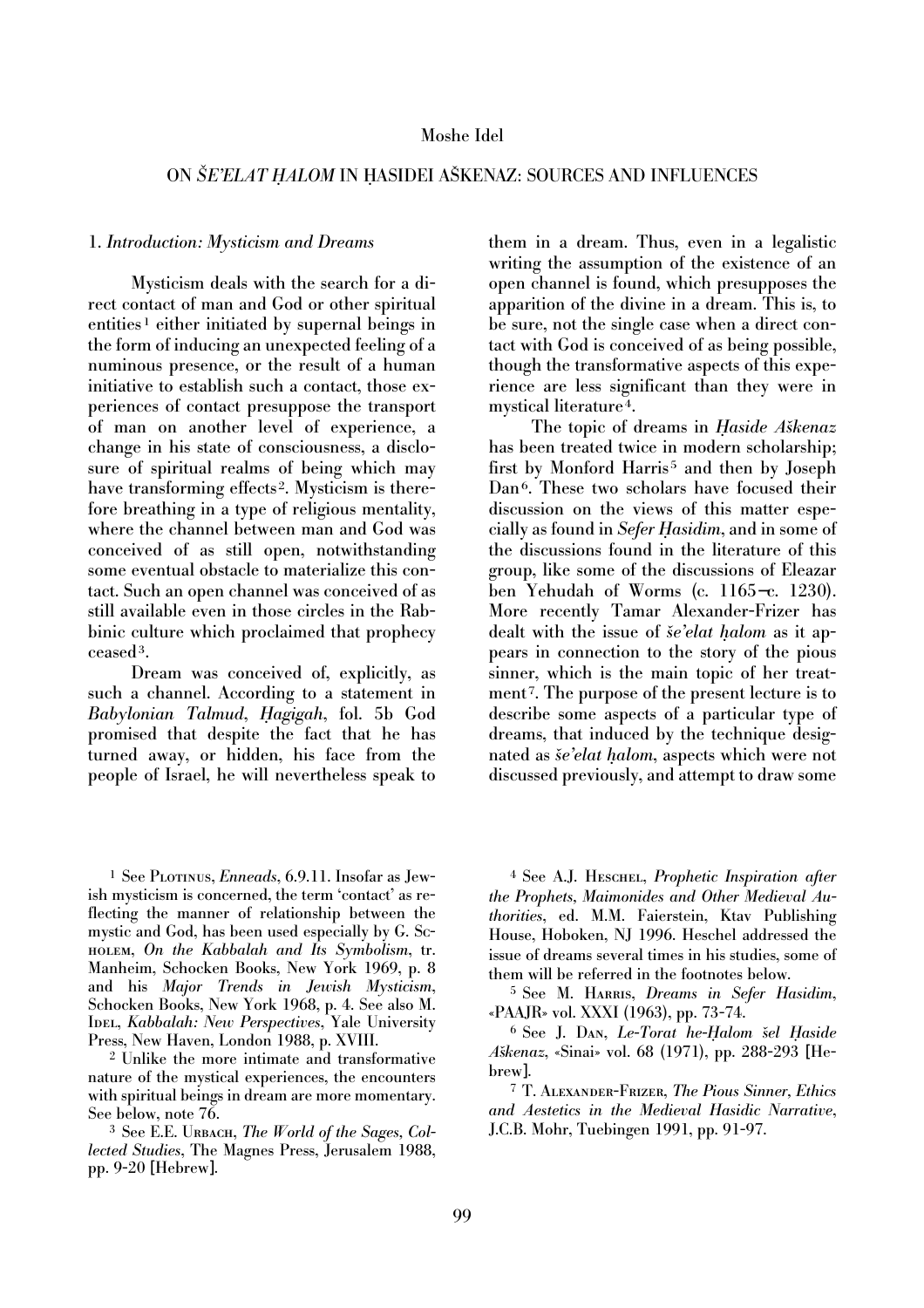conclusions from the mentioning of this device by the Aškenazi Hasidism, including Yehudah he-Hasid, for a certain aspect of the history of Jewish mysticism in general. However, before embarking the main topic of our discussion, let me point out that in this brand of medieval Jewish literature, a divine appearance in dream, reminiscent of the Talmudic statement mentioned above, is quite evident. In addition to the more corporeal explanation of dreams at the beginning of night, which were conceived of as devoid of revelatory contents, or those at the end of the night, which were conceived of as having much more intellectual content, as they were the result of external interventions, of angels or demons 8, at least in one case dreams were described by Eleazar of Worms as coming from God:

«Also in dream He tells future things, in order to announce that [both] the body and the thoughts are in His possession, and there is a divinity who is ruling over it, and He is hidden from the eye but nothing is hidden from Him, and He is knowing everything, while being One» 9.

Like in the Talmudic statement mentioned above, God uses the medium of dream in connection to His ruling in the world; however, this manner of establishing the nature and identity of the Master of the World is not only a matter of leaving His traces in the world, and onto the human body <sup>10</sup> as indeed it is the case in other discussions in *Haside Aškenaz*, but also in penetrating one of the inmost domain of human consciousness, dream. Dream, like other realms of reality, are conceived of as texts to be decoded, in order to find out the or-

<sup>8</sup> On these explanations see Dan, *Le-Torat he-H alom*, cit.

<sup>9</sup> *Hokmat ha-Nefeš*, Benei Beraq 1987, p. 113. Compare also to Eleazar's *Sefer ha-Roqeah*, Jerusalem 1960, p. 20, where a verse dealing with God's speaking in dream is adduced.

<sup>10</sup> See *ibid.* More on this issue see J. Dan, *The Esoteric Theology of Hasidei Ashkenaz*, Mossad Bialik, Jerusalem 1968, pp. 84-104 [Hebrew].

<sup>11</sup> See Dan, *ibid.*, pp. 11, 23, 63, 124-128.

der imprinted by the divinity, and discover It within this order.

# 2. *Induced Dreams with Visual Revelations*.

However, before addressing the views of the Aškenazi authors on dream question let me address the view expressed more two centuries beforehand, in a *responsum* of Hai ben Serira Gaon (939−1038), an important halakic authority in the East, and one highly respected by the Aškenazi Hasidism<sup>11</sup>:

«Likewise a dream question: there were several elders and pious men who lived with us who knew them12 and fasted for several days, neither eating meat nor drinking wine, [staying] in a pure place and praying and reciting great and wellknown verses and [their] letters by numbers, and they went to sleep and saw wondrous dreams similar to a prophetic vision» 13.

The attainment of the dream experience was conceived of as a very high one, described as "a prophetic vision". In preparation for it, the aspirant is requested to fast, to be in a pure place and then pray and recite some verses. The precise nature of these verses, and that of the "letters by numbers" has not been specified. One proposal, offered by a very important scholar was that these verses and letters are connected by means of gematriah, without entering in any details of this proposal 14. In a discussion of this passage, I have conjecture that the verses and the letters mentioned here are no other than the three verses in *Exodus* 14:19-21, which consist, each of them, of seventy-two consonants. From these verses numerous Jewish authors in the Middle Ages have claimed that the divine name of the sev-

<sup>12</sup> The divine names.

<sup>13</sup> See the quote in Yehudah Barceloni's Peruš *Sefer Yesirah*, Berlin 1885, p. 104; and also *Ta'am Zeqenim*, Frankfurt a. Main 1855, p. 54; Ms. New York, JTS 1805, fol. 41a; HESCHEL, *Prophetic Inspiration*, pp. 55-67.

<sup>14</sup> See G. Vajda, *Etudes sur Qirqisani*, «REJ», vol. 106 (1941-1946), p. 107 note 2.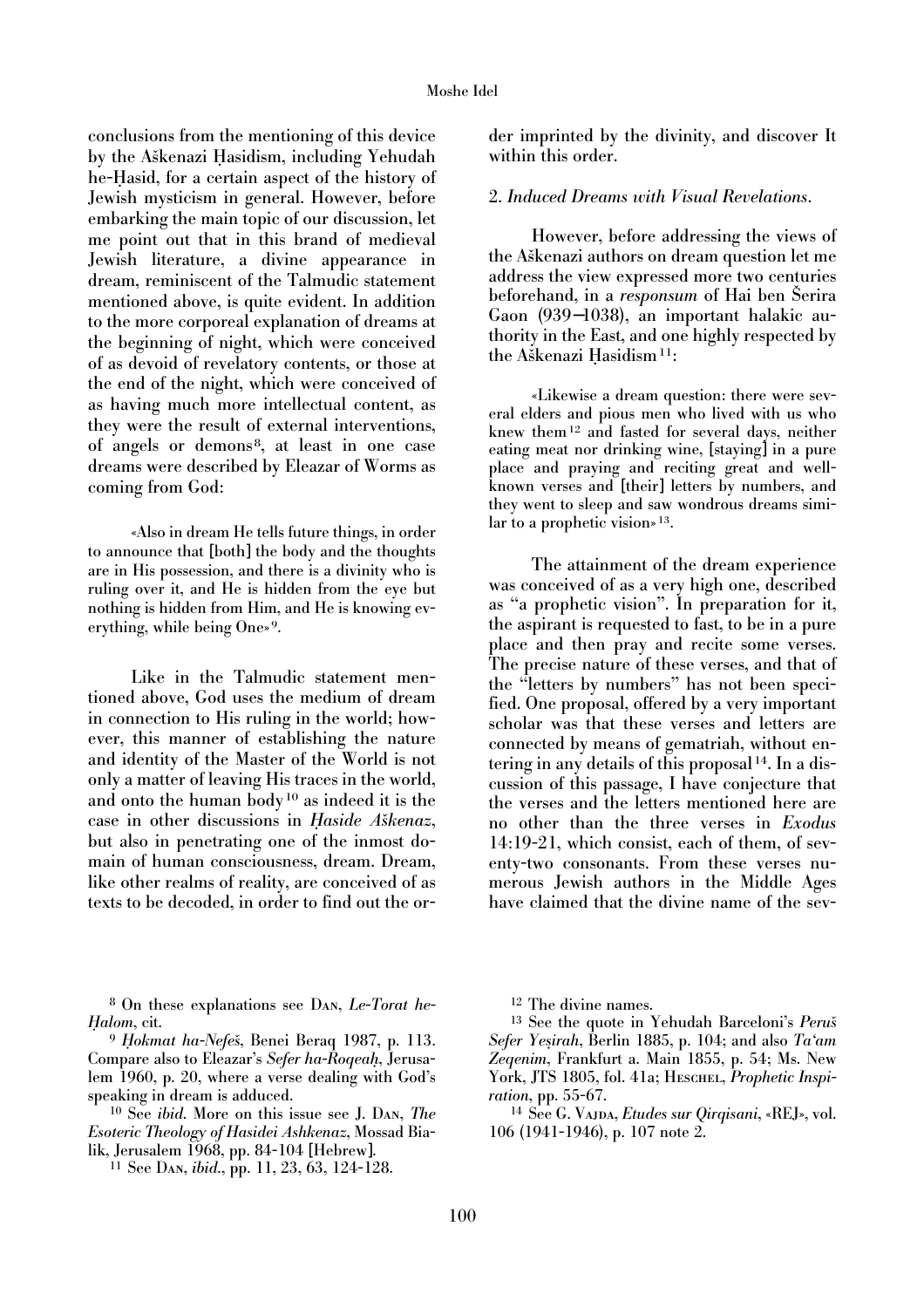enty-two letters emerges 15. However, one of the earliest among them, Rabbi Abraham ibn Ezra mentions in the two versions of his commentary on these verses in *Exodus* that he found in an ancient book, named either *Sefer ha-Razim* or *Sefer Raziel* that *sˇe'elat halom* is achieved by means of the name of seventy-two letters, which he relates to the first verse of the first chapter of the book of Ezekiel<sup>16</sup>. Thus, this book, dealing with magic, and apparently predating the elders mentioned by Hai Gaon, presupposes, in addition to the corporeal preparations, also the recitations of the name of seventy-two letters, and there is good reason to interpret the Gaon's description as referring to this divine name 17.

Though Abraham ibn Ezra made his remarks on the dream question and the seventytwo letters while dealing with the Exodus verses, he did not specify − in the above-mentioned context − that his view differs from that of the magical book he is quoting, and which deals with another verse, that from Ezekiel. Thus, though we may infer from his discussion mentioned above that he indeed has seen a nexus between the dream question technique and the name of seventy-two letters, it is not quite obvious that we may infer from his discussion, or that of Hai, that they had in mind also the *Exodus* verses in this context. However, in his *Sefer ha-Sem* ch. 5 he mentions ex-

<sup>15</sup> The earliest dated text describing this name is Rashi's commentary on *Sukkah*, fol. 45a. However, in Tuviyyah ben Eliezer's *Midraš* Leqah Tov, ed. S. Buber, Wilna 1880, vol. II, fol. 44b, this name is mentioned in the name of a magical writing: *Sefer ha-Yašar*. More on this book see Buber's introduction, vol. I p. 40 [Hebrew]. This magical book, which is apparently lost, might be similar to the *Sefer Raziel* or *Sefer ha-Razim* mentioned by Abraham ibn Ezra. See immediately below.

<sup>16</sup> E.R. Wolfson, *Through a Speculum that Shines*, Princeton University Press, Princeton 1994, p. 236 note 191.

<sup>17</sup> See also another tradition, adduced in the name of Meshullam ha-Tzarfati, whoquotes *Sefer Raziel* as a book dealing with the name of seventytwo letters and with *Urim we-Tummim***,** which is another divinatory praxis. See M. IDEL, *The Mystical Experience in Abraham Abulafia*, tr. J. Chipman, plicitly the *Exodus* verses as the source of the seventy-two names that is related to the dream question. In one of his poems, he indeed refers to the oneirogenetic role of this name:

«And the secret of seventy-two over all name I shall enhance. Their initials are *Wa'w He' Wa'w* and their finals are *Mem Wavw Mem*. And the reading of the three verses in the Torah of God, will answer him» 18.

In my opinion, against the background of other discussions of Ibn Ezra of the nexus between this name and the dream question, which means in fact answering in dream to question posed prior, we should understand the last verb *ya'anenu* as referring to an answer offered in dream, provoked by the prior reading of the *Exodus* verses. Moreover, in a magical recipe dealing with inducing an answer in dream, found in two manuscripts of the Ashkenazi Hasidism in connection to the name of seventy-two letters, it is said:

«Behold, the divine name of seventy-two letters written in this order etc., and it is written when the body <sup>19</sup> was impure 20. If you will keep it in an appropriate manner, you will be happy in this world and in the world to come. And this is its [magical] use: if you will write it on the skin of a fish or an a tablet of pure silver, and you will put it under the

SUNY Press, Albany 1987, p. 105. More on this author who is to be identified, in my opinion with Meshullam ha-Tzedoqi, see M. Verman, *The Book of Contemplation, Medieval Jewish Mystical Sources*, SUNY Press, Albany 1992, pp. 204-210. According to some formulations, found also in one of Eleazar's writings and quoted in his name the very *gematriah* of 'et ha-'Urim we-ha-Tummim is šem ben šiv'im u*šetayim*; See IDEL, *ibid.*, p. 158 note 45 and Eleazar's *Commentary on the Pentateuch*, ed. J. Klugmann, Benei Beraq 1980, vol. II, pp. 152-153.

<sup>18</sup> On the name of seventy-two letters in Ibn Ezra see the long footnote of I. Levin, *The Religious Poems of Abraham ibn Ezra*, Jerusalem 1975, vol. I p. 136 note to line 5 [Hebrew] and HESCHEL, *Prophetic Inspiration*, p. 54 note 161.

<sup>19</sup> Apparently the writer's body.

<sup>20</sup> *Be-tum'at ha-guf*.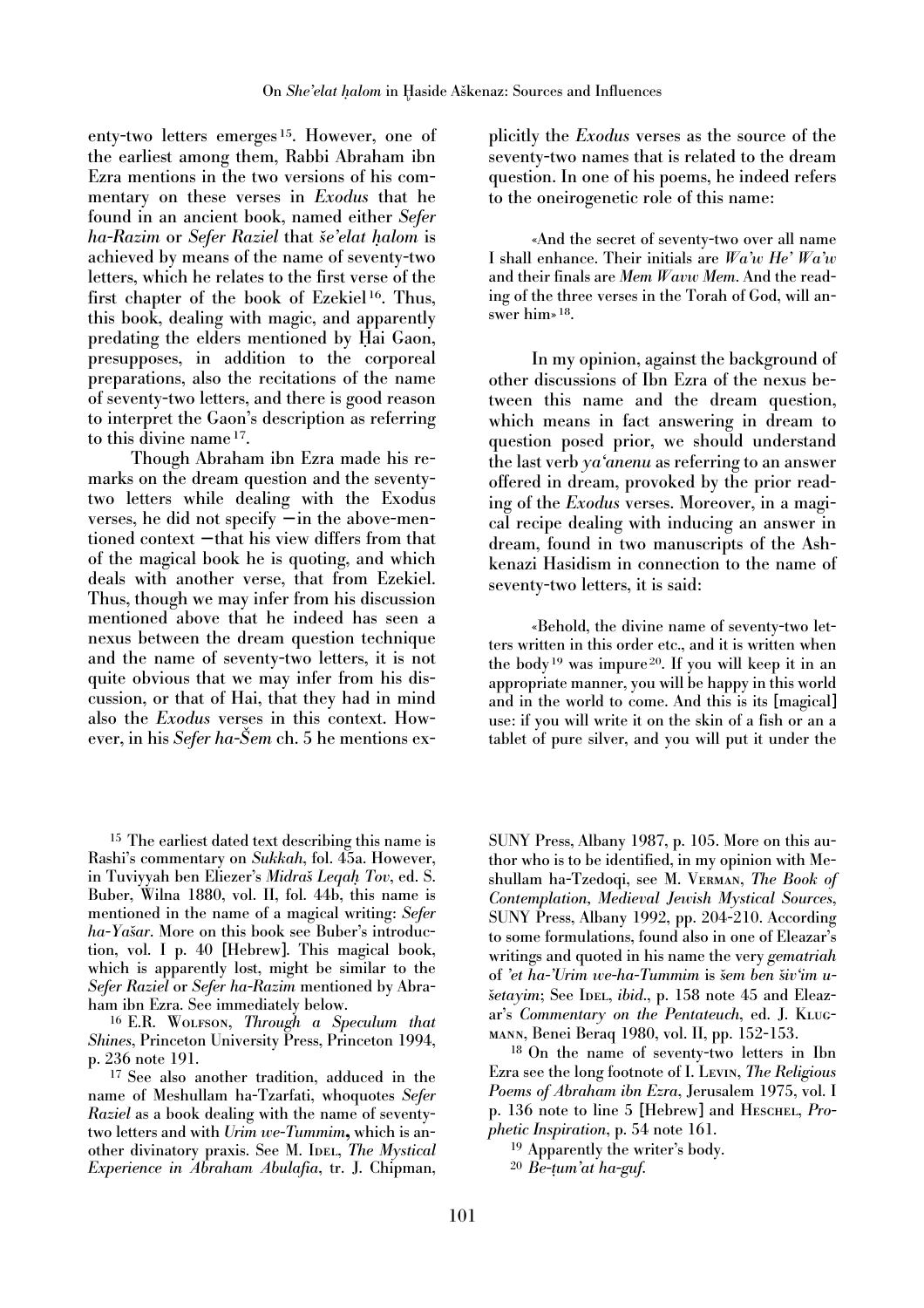$left<sup>21</sup>$ , you may ask in your dream whatever your soul desires. And if you will write it on the *kaser* parchment of a deer, and you will read it as it is written, during the morning prayer and the evening one, [and] your prayer is with intention and a careful recitation of letters, and in a pure place, [your heart] will be open<sup>22</sup> to know wisdom and knowledge, as the entrance of the world<sup>23</sup><sup>24</sup>.

Again, the dream question is connected to the same divine name, with a pure place and with prayer, in a manner reminiscent of Hai Gaon's description of the practices in his generation. I do not claim, by any means, that the last quote is preserving the precise practice of Hai's acquaintances, but we should nevertheless be open to the possibility that similar forms of magic were transmitted in different versions over from the East to Europe, and those similar traditions are the reason for the affinities between the  $11<sup>th</sup>$  century description and that found in the above Aškenazi Siddur. Two two traditions differ, however, on the description of the achievement of aspirants; Hai speaks of experiences which are closer to mystical ones, while the Aškenazi formula deals with achieving better intellectual capacities. The nexus between an induced dream and a prophetic attainment involves a new understanding of prophecy as dealing not with a message coming from above because of divine initiative alone, but also as an experience induced by man's resorting to a certain technique. Prophecy becomes much closer to mysticism than to the classical prophecy. Dream, according to such a view, is the possible locus of a sublime experience, which may be induced deliberately. This *rapprochement* between dream and

prophecy is not totally new: already in the Talmud dream was conceived of a sixty part of prophecy 25. However, there the divinatory aspect of prophecy not the mystical one, like in the later cases, is informing the Rabbi's discourse. Let us address another mentioning of *sˇe'elat halom* in an Asˇkenazi writing: Eleazar of Worms mentions the Talmudic discussion of Shimeon bar Yohai that he has seen those who are the sons of the *'aliyyah*, who are few, and if they are two, it is he and his sons who are found there on high<sup>26</sup>. Commenting on this statement, Eleazar writes: «He has seen either by [means of] *še'elat halom* or as Nehuniyah ben ha-Qanah [did]» 27. Therefore, the vision of someone's status in the world-tocome may be achieved may means of a dream question, though the aspirant has an alternative, to resort to practices like those of Nehuniyah ha-Qanah, namely the technique found in the Heikalot literature<sup>28</sup>. In other words, the two techniques, that of obtaining the dream question and that of the Heikalot descendant, different as they may be, may achieve the same goal. Eleazar's view on Shimeon bar Yohai's seeing his special status in the next world, namely his being *ben 'aliyyah* by means of an activity similar to the dream question is reminiscent of the famous passage in *Sefer Hasidim* dealing with the pious sinner. According to the beginning of this passage «It happened that a Hasid has done a dream question as to who would sit next to him in paradise. They showed him a young man who lived far away». <sup>29</sup>

In both cases knowledge of the status of the questioner in the next world is dealt with, and in both cases the partner is a young man.

- <sup>21</sup> Apparently the left hand.<br><sup>22</sup> Yehyeh patuah.
- 

<sup>23</sup> *Petah 'Olam*. May be that this is a type error for *Petah 'Ulam*, an expression found in similar contexts.

<sup>24</sup> Siddur Rabbenu Šelomoh of Germaiza, ed. M. HERSHLER, Jerusalem 1972, p. 99. On another instance of using the name of seventy-two letters, according to an anonymous Aškenazi author, for magical aims, namely for creating a Golem, or for therapeutic aims see M. IDEL, *Golem: Jewish Magi-*

*cal and Mystical Traditions on the Artificial Anthropoid*, SUNY Press, Albany 1990, pp. 63-64.

- <sup>25</sup> *Berakot*, fol. 57b; see also *ibid.*, fol. 55b.
- <sup>26</sup> Cfr. *Sukkah*, fol. 48b.
- <sup>27</sup> *Hokmat ha-Nefeš*, p. 59.
- <sup>28</sup> Cfr. Idel, *The Mystical Experience*, pp. 14-16.

 $29$  par. 80 p. 53; on this passage see HARRIS, *Dreams*, p. 73; r Alexander-Frizer, *The Pious Sinner*, pp. 91-97. More on the dream questions see *ibid.*, pp. 87, 89, 117, 145.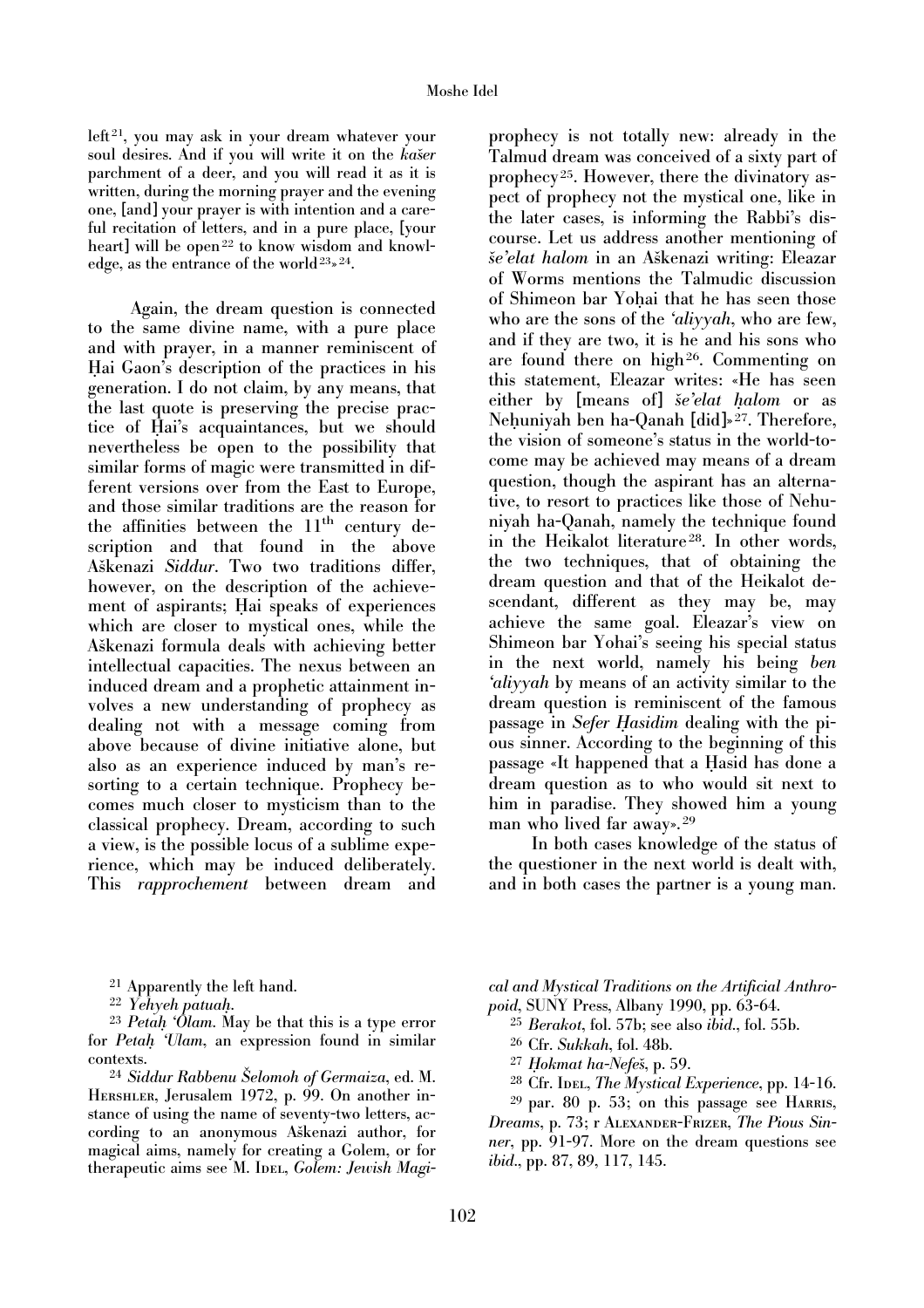However, what is important is the very fact that the activistic attitude to dream is shared by two of the most important sources of Aškenazi Hasidism. This form of awareness is conceived of as both reliable and attainable by human initiative, when informed by the appropriate technique. In another instance, a disciple asked his dead master to appear to him in a dream in order to show him the place of the master in the world-to-come 30. Though the phrase *sˇe'elat halom* does not occur in this context, the disciple is nevertheless described as stretching himself out on the grave of his master, apparently as part of him attempt to provoke the apparition of the master in dream. The master is telling him that his place in Eden is found within a great light, that the disciple, yet having to attain more religious merits, cannot now see it. It should be mentioned that the dream question was a technique quite popular in the period as we learn from Jacob of Marvege's  $\tilde{S}e'elot u-tešuvot min ha-Sa$ *mayyim* as well as a statement of Eleazar of Worms's *Commentary on the Pentateuch* where this technique is mentioned as available to everyone:

«When someone sleeps, let everyone be careful not to touch the thigh-vein with his hands, because the 'masters of dreams'<sup>31</sup> will terrify him, because there is the middle of the body; or when someone performs a dream question, let he be careful not to touch the thigh-vein» 32.

We do not have too many details about the different technique for inducing dreams among the *Haside Aškenaz*; we may assume that the name of seventy-two letters served for this purpose, as in the earlier discussions, found in Hai Gaon and Abraham ibn Ezra, and

<sup>30</sup> *Sefer H asidim*, no. 1556, p. 381; Harris, *Dreams*, p. 73.

<sup>31</sup> *Ba'ale ha-halomot*. On this expression see Heschel, *Prophetic Inspiration*, p. 55 note 161.

<sup>32</sup> Eleazar of Worms, *Commentary on the Pentateuch*, Benei Beraq, Jerusalem 1986, vol. I, p. 250.

<sup>33</sup> Margalioth, *Sefer ha-Razim*, p. 32.

this assumption is corroborated by the recipe discussed above, which was preserved in an Aškenazi *Siddur*. We may also assume, though there is no conclusive evidence for this effect, that also the text of *Sefer Raziel*, or *Sefer ha-Razim*, that was in the front of ibn Ezra's eyes, has been known by Eleazar, who seems to be the first author in Europe to mention this book33. In any case, as Margalioth has shown, Ms. Oxford 1345, where a text closely related to *Sefer ha-Razim* has been known by Eleazar<sup>34</sup>. In this text, a recipe for a *se'elat halom* is found; It is worthwhile of discussing some of the details of this recipe in our context:

«And these are the words of the book and its ways and mercies in order to approach God in a pure manner, so that someone will be successful and do if someone wished to do something, and to know and discern the true thing. He should figure out the seven days before the beginning of the month<sup>35</sup>; during those days he should not eat anything impure neither something from which blood emerges 36, neither drink wine. He should avoid a sexual intercourse <sup>37</sup> and wash every day before the rise of sun. He should bring two doves or two white sons of doves, and slaughter them with a knife<sup>38</sup> ...and he should be dressed in a white dress and he stands and walks barefoot and he recites the names of the angels mentioned below, that are appointed over the month in which you would like to ask your question regarding your needs. You should do so during three days: then, in the third day you should bring all the fat ashes of sacrifice <sup>39</sup> that you have produced during the three days. He should prepare the house alone and he should spread all the ashes on the earth in the house and recite the names of the mighty, great, powerful and holy angels, ruling over that month and then sleep without saying anything to anyone. And they will come during the

<sup>36</sup> Compare to the Genizah magical text discussed in M.D. Swartz, *"Like the Ministering Angel"; Ritual and Purity in Early Jewish Mysticism and Magic*, «AJSreview» vol. 19/2 (1994), pp. 144- 145, 149.

<sup>37</sup> See also below, note 47.

<sup>38</sup> In the passage I have skipped, there are details of the sacrifice.

<sup>39</sup> *Dešen.* 

<sup>34</sup> *Ibid*.

<sup>35</sup> *Rosˇ hodesˇ.*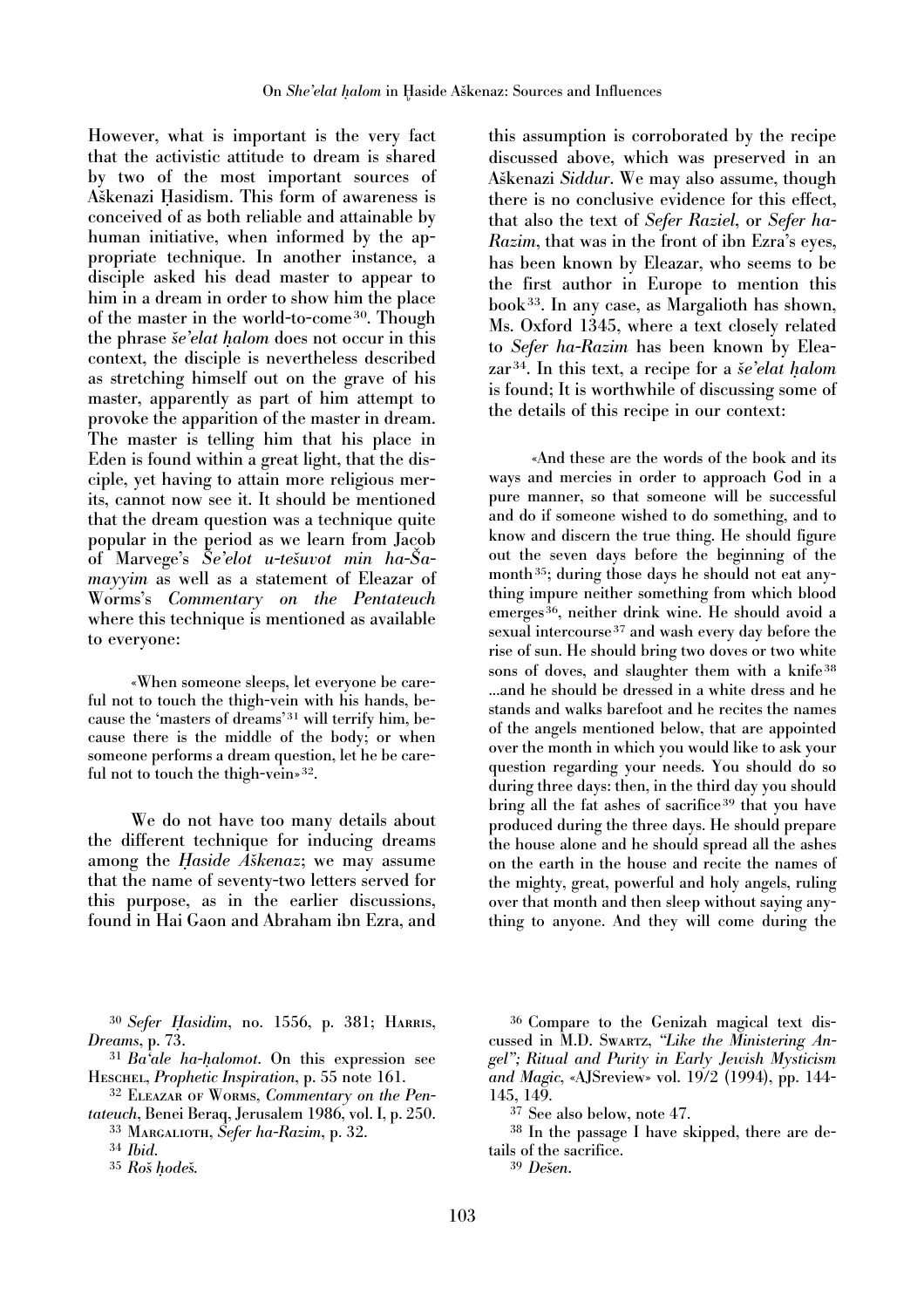night in a vision, 'in a vision not in enigmas' 40, and they will tell you whatever you wish, without [causing you] fear» 41.

Though the term *se'elat halom* does not occur explicitly in this recipe, all the important components of this literary genre are present here; there are special preparations,which precede the sleep of the aspirant, and the spiritual powers, or the angels, are supposed to answer during the sleep the questions of the sleeper. The magical aspects of this recipe are obvious; sacrifices of birds, resort to names of angels appointed on a certain time in the year, in order to achieve goals, that may only partially coincide with mysticism as described above. Nevertheless, we should not overlook the fact that divinity is also involved in this recipe in a quite explicit manner. The opening statement dealing with ways to approach God in a pure manner is quite conspicuous, which the resort to the verse on the revelation of God at the end, corroborates this assumption. Though the angels had, no doubt, quite an important role in the magical rite, God's revelation is nevertheless hinted at in this text. It should be mentioned that in the more well-known form of *Sefer Raziel*, as printed in Amsterdam in 1701, which reflects also much later developments in Jewish mysticism42 there are three recipes for dream questions, but there is no way to prove their dates. In one of them, we learn, in a manner somewhat similar to the aforecited recipe, that someone should lay on the ground looking to a candle. The precise formulation is not so clear; the assumption is that someone is laying on the dust of 'half of his house', *hasi beteka*43, a motif that is similar to the quote from *Sefer Adam*44.

<sup>40</sup> *Num*. 12:8.

<sup>41</sup> Printed in Margalioth's introduction to *Sefer Ha-Razim*, pp. 32-33 from Ms. Oxford 123. Margalioth, *ibid*., has pointed out in the notes to this text, stemming from a *Book of Adam*, important affinities between its details and *Sefer Ha-Razim*.

<sup>42</sup> Like the Kabbalah from the circle of *Sefer ha-Temunah* for example, a circle that was active, in my opinion, in Byzantium during the second half of the  $14<sup>th</sup>$  century

In all the above cases, the induced dream is the locus of an apparition of some sort; either the vision of Shimeon according to Eleazar, or the vision of the place of the pious in the Garden of Eden, or of the place of the ascetic pious in the other case, or the vision of the angels the last instance. The induced dream is therefore a place where seeing of a sublime picture is possible. Dream therefore is conceived in some cases as a momentary foretaste of the paradisical state, attained in a special state of consciousness. Such a reading of the role of the dream-question brings some of the experiences induced by these techniques closer to mysticism, which has been described as a 'nostalgia for the Paradise'<sup>45</sup>. I would like to emphasize that not all the effects of a dream question should be conceived of in terms of mystical experiences, but only those in which a vision of someone's status in the world to come, which is in fact a attempt to verify someone's religious status while alive in this world. In many other cases, and I assume and in most of them, the goals of a dream question is much more magical than mystical; nevertheless, this important magical aspect of the dream question does not invalidate the mystical overtones of those instances when the aim of the dream is to achieve a vision of the other world. Let me remind that, as mentioned above, both Hai Gaon and Eleazar had compared the religious attainment of the dream question with what has been conceived by them to be elevated forms of religious experiences.

### 3. *Oral Revelations*

With these observations in mind let me address now a dream question that has been at-

<sup>43</sup> Compare Alexander-Frizer, *The Pious Sinner*, p. 93.

<sup>44</sup> Perhaps this situation of mentioning the dust and the ashes has something to do with the ritual of creating a *Golem* according to some recipes found in the writings of *Haside Aškenaz*; see IDEL, *Golem*, pp. 60, 63, 69-70, where dust is spread on the ground.

<sup>45</sup> See M. Eliade, *Myths, Dreams and Mysteries*, tr. Ph. Mairet, Harper Torchbooks, New York, etc., 1960, pp. 59-72.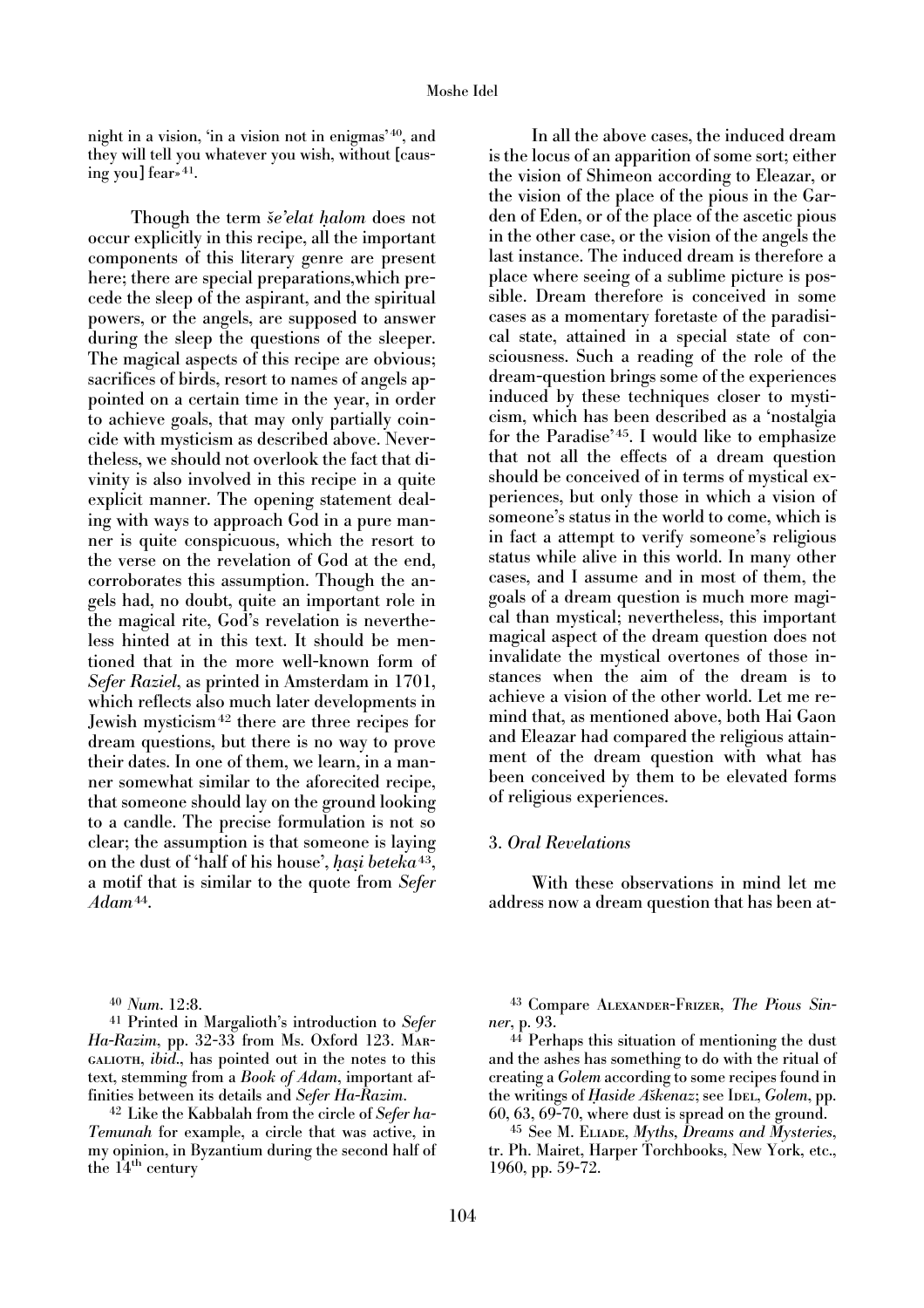tributed in several manuscripts to Yehudah he-Hasid:

«*se'elat halom* from the mouth of the Hasid the Rabbi Yehudah: He should fast for one day, in the manner of Yom Kippur, let him have a [ritual] bath and purify himself from any impurity, and in the evening when he will go to bed, he should dress himself with white clothes and write the following names on the palm of his left hand: '*Apnt, Mashpelah, Yail, Pinpat Tire*' <sup>46</sup> and he should not erase them till they will pass away by themselves. Then he should say: I so and so, invoke you, the angels of the dreams, '*Apnt, Mashpelah, Yail, Pinpat Tire*', that you will announce so and so. And let him ask what he wants; and he should not touch a woman three days before doing it 47. And this is tested and experimented» 48.

Here we have the technique of a dream question, with some more details than in the earlier cases, but on the other hand, the nature of the aims is not specified as in some of the above cases, when a more mystical attainment has been mentioned. This text is a *carte blanche*. Let therefore attempt to analyze the details of this technique: the purification requirements are quite dominant and they are reminiscent of two most important moments in Jewish religion: the Sinaitic revelation and the *Yom Kippur* preparations. The former topic is not explicitly mentioned, but the occurrence of the three days refrain from sexual relationship is a plausible indication in this direction. The *Yom Kippur* is mentioned explicitly. Thus, the aspirant is preparing himself for an encounter with the angels of dream. However, unlike the Sinaitic revelation and the *Yom Kippur* experience, here we have an anomian experience, namely a form of encounter with the numinous

<sup>46</sup> The vocalizations of the consonants suggested here is quite tentative.

<sup>47</sup> Compare *Exodus* 19:15. This restriction is found also in *Hekalot* techniques. See the text of *Hekalot Zutarti*, translated in D.J. Halperin, *A New Edition of Hekhalot Literature*, «Journal of the American Oriental Society», vol. 104 (1984), p. 550. See also above, note 37.

<sup>48</sup> *Bahun u-menusseh*. This is a commonplace recurring in many magical recipes. See Ms. Cin-

that is not part of the regular religious behavior but it is initiated by the 'dreamer' which uses techniques that are not part of the halakhic requirements, in order to profit or benefit from his resort to these techniques. However, unlike the earlier attainments depending upon the dream question, which were visual, in the recipe attributed to Yehudah he-Hasid there is a message that is explicitly auditory. Angels come not in order to reveal themselves, namely their *morphe* or splendor for example, but mostly in order to deliver a message. From this point of view, the last recipe is much more in line with the hundreds of recipes dealing with dream questions, which deal with disclosure of answers to various quandaries, most of them explained in a vocal manner, often by referring to a biblical verse as the clue for the answer. As a literary genre, *še'elat halom* followed the oral, rather than the visual path. This oral aspect has been also well represented among *Haside Asˇkenaz*.

# 4. *Abraham Abulafia: Revelations and the Name of the Seventy-Two Letters*

The importance of dreams for achieving veridical messages stemming from spiritual entities in *Haside Aškenaz*, testifies for a type of technique, having also mystical aspects, that is not evident in the ascending descriptions of the corpus of the Heikalot literature. Though affinities between the attainments reached by *sˇe'elat (alom* and *Hekalot* techniques have been mentioned by Eleazar of Worms, and while similarities between the two *modi* of techniques may be detected  $49$  it seems that the two forms of revelations stem from different sources: the descending mode, as represented

cinnati Add. 14, fols. 86b-87a; Ms. Jerusalem, Jewish National and University Library 476, fol. 53a; D. Abrams pointed out to me also Ms. Vienna 28, fol. 57b.

<sup>49</sup> Rebecca Lesses, Ritual Practices to Gain Power: Adjurations in the Hekalot Literature, Jewish Amulets, and Greeks Revelatory Adjurations, Ph. D Thesis, Harvard University, Cambridge 1995.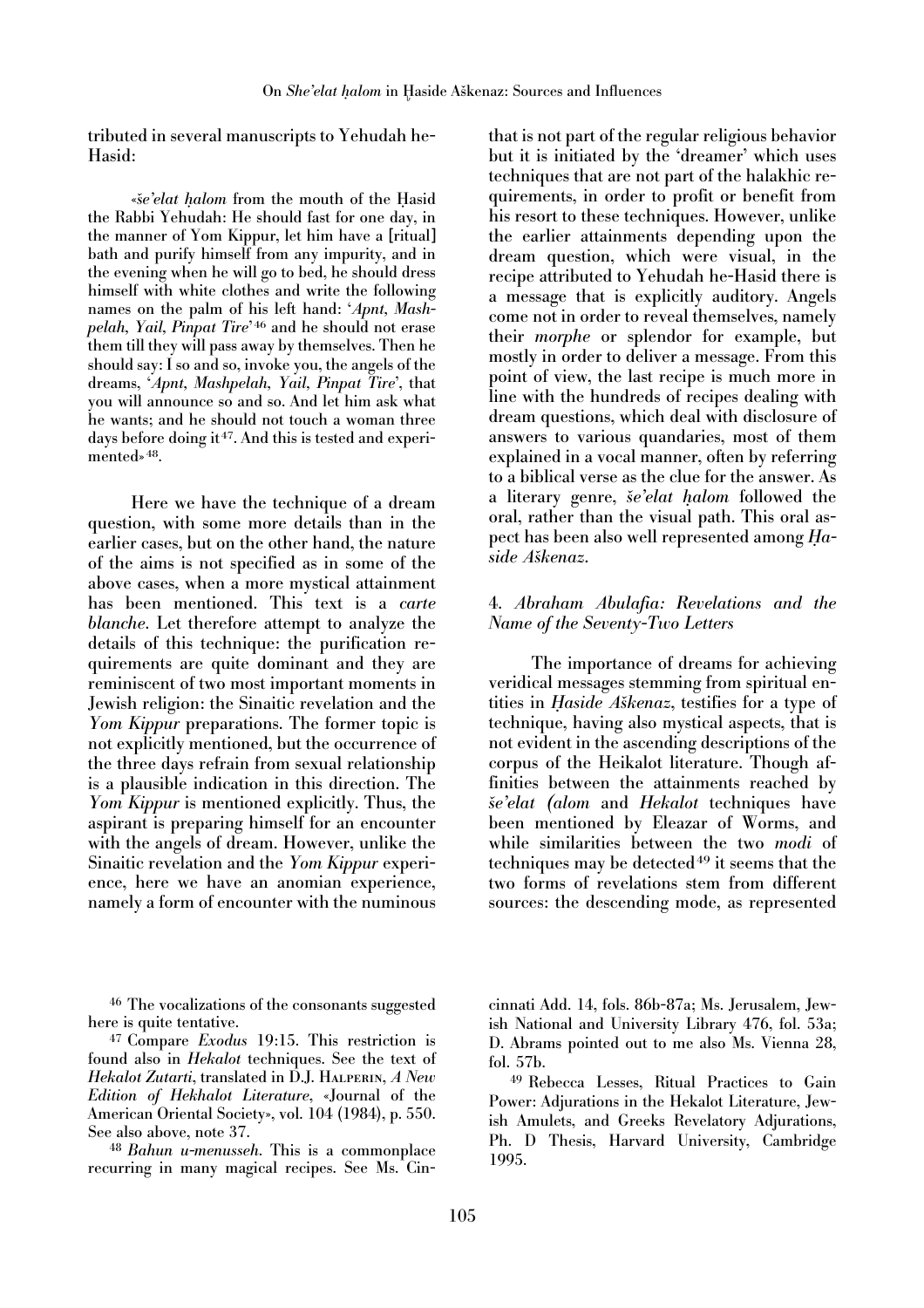by *(ar ha-Torah* is much more similar to *sˇe'elat (alom*, while both differ from the ascending types of descriptions. Though found together in some medieval manuscripts, it is still plausible to assume that the two forms of technique represent, initially, different approaches: while most of the *Hekalot* literature presents a technique closer to the astral body ascent, the *sˇe'elat (alom* deals more with a technique of bringing down the angels, and therefore closer to *(ar ha-Torah* technique. Insofar as the technique for eliciting an answer in dream is concerned, most of the discussions mentioned above, rotate around the name of seventy-two letters, which is not testified in the *Hekalot* literature, but is related to at least one source that was apparently not entirely reflecting the trend of Heikalot literature, namely *Sefer Raziel* or *Sefer ha-Razim*. In the late medieval versions of this text − which may well be different from the early medieval and late antiquity texts bearing the same title − there is a lengthy commentary on the name of seventy-two letters but this is a 14th century kabbalistic text, stemming from the school of *Sefer ha-Temunah*50. There is good reason to assume that a version of *Sefer Raziel* was known to Abraham Abulafia, as we learn from an instance in one of his epistle, where he refers to a *gematria* which was found in this book<sup>51</sup>. However, it is precisely the divine name of seventy-two letters that had an impressive impact on the further development of mystical techniques, as we witness from the most important handbook of ecstatic Kabbalah, where this divine name is one of the most dominant elements 52. There are good reasons to assume that material stemming from *Haside Askenaz* played an important role in

<sup>50</sup> I hope to elaborate elsewhere on the datation of this school.

<sup>51</sup> See *Seva Ne?ivot ha-Torah*, printed by A. Jellinek, *Philosophie und Kabbala*, Leipzig 1853, p. 2; see also p. 21.

<sup>52</sup> This is obvious in two of the most important treatises of ecstatic Kabbalah, ABRAHAM ABULAFIA's, *H ayye ha-'Olam ha-ba*, [see immediately below], and his student's *Sefer Ša'arei Sedeq*, note 64 below.

<sup>53</sup> See Abulafia's, *We-zot li-Yehudah*, printed by A. Jellinek in Auswhal Kabbalistischer Mystik, Ertransmitting the technical attitude to the Spanish kabbalists. Abraham Abulafia mentions explicitly books of Yehudah he-Hasid of Regensburg <sup>53</sup> and by Eleazar of Worms <sup>54</sup> On the other hand, he never mentions Hai Gaon or Abraham ibn Ezra, in this context. Let me adduce one example dealing with this mystical importance of the name of seventy-two letters. In his *H ayyie ha-'Olam ha-ba* after describing, in the regular way, how this name emerges from the three verses from *Exodus*, Abulafia writes:

«Behold this sublime name, written in an explicit manner, combined in an appropriate way...and whoever knows how to permutate <sup>55</sup> it in an adequate manner, the divine spirit will certainly envelop<sup>56</sup> him or the efflux of wisdom will emanate upon him, and guide his intellect the essence of reality in a sudden manner,... and all these names are combined here, in order to explain the secrets of these seventy-two letters, from which the life of the world-to-come is attained by those who prophesy, and this is the reason this book is called *The Life of the World to Come*» 57.

In the context of a quote from an earlier book, apparently lost one but belonging to ecstatic Kabbalah, the 16<sup>th</sup> century Safedian kabbalist Moses Cordovero mentions that «Several of the early ones explained that by the combination and transmutation of the 72-letter holy name or the other names, after great *hitbodedut*, the righteous man, who is worthy and enlightened in such matters, will have a portion of the Divine Voice <sup>58</sup> revealed to him, in the sense of, 'The spirit of God spoke in me, and his word was on my lips' $59$ . For he combines together the potencies and unites them and

stes Heft, Leipzig 1853, p. 25: "R. Yehudah he-Hasid Ashkenazi<sup>5</sup>; See M. IDEL, *Language*, *Torah*, *and Hermeneutics in Abraham Abulafia*, tr. M. Kallus, SUNY Press, Albany 1989, pp. 2, 134, 135.

- <sup>54</sup> *Ibidem*.
- <sup>55</sup> *Le-galgelo*.
- $56$  *Lovašeto*.
- <sup>57</sup> Ms. Paris, Biblioteque Nationale 777, fols. 108-109a.
	- <sup>58</sup> *Bat qol.*
	- <sup>59</sup> II *Sam*. 23:2.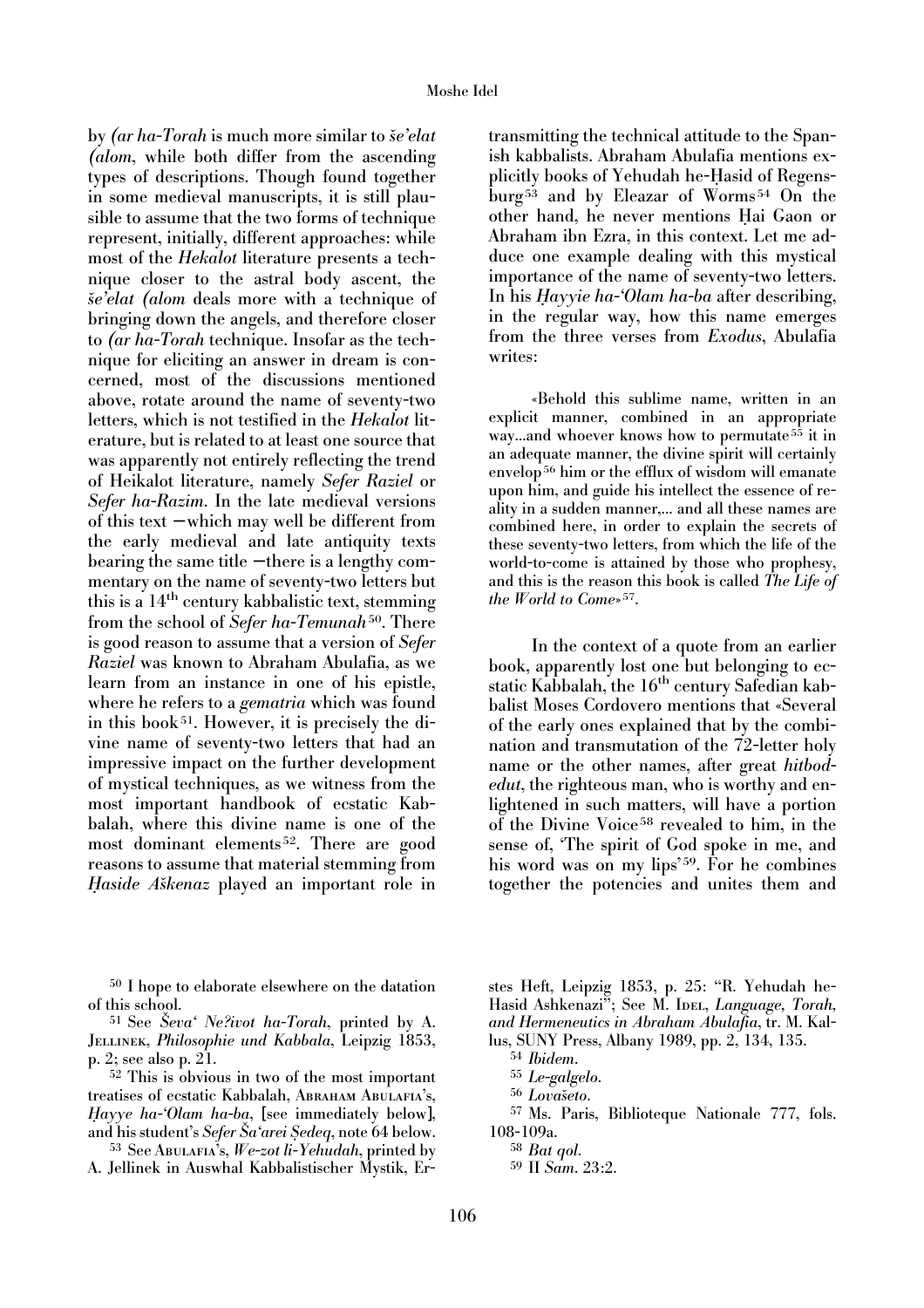arouses desire in them, each to its brother, as the membrum virile of man and his companion<sup>60</sup>, until there is poured upon him a spirit of abundance - on the condition that he be engaged in this thing, as a vessel prepared to and worthy of receiving the spirit, for if such is not the case, it will become cruel<sup>61</sup> and be turned into "a degenerate wild vine" 62» 63.

I could adduce many other examples dealing with the revelatory role of the name of seventy-two letters 64. I chose to adduce Abulafia's view, because it had a huge impact, as it has been copied, without mentioning the source, in the standard edition of *Sefer Raziel ha-Malak* 65. This fact has been duly recognized, already a century and a half ago by Eliakim Milzhagi, who attributed the whole book to Abraham Abulafia, an attribution that is obviously mistaken<sup>66</sup>. However, it is quite remarkable that the traditions related to the name of seventy-two letters and revelations, recur in the context of the various versions of *Sefer Raziel ha-Malak*. It is possible that in version of *Sefer Raziel* known to Abulafia, like in that quoted by ibn Ezra, the nexus between the name of seventy-two letters and dream was mentioned; in any case, it is plausible to assume such a linkage in one of Abulafia's discussions: «They <sup>67</sup> are speaking with the prophets in their dreams, in the *Urim* and *Tummim*<sup>68</sup> in the Divine Spirit and during prophecy» 69.

<sup>60</sup> I.e., the female.

<sup>61</sup> Compare *Sefer ha-'Asamim*, attributed to Abraham ibn Ezra, p. 13: «There is a prophet to whom [prophecy] is emanated while he is awake, without him being caused to dream or his power being weakened or him falling asleep, and if he were not expert in drawing it down, along with knowing its service and its sacrifices - then he would be killed». Cfr. also p. 14 and see my article, *The Epistle of R. Isaac of Pisa* [*?*] *in Three Versions*, «Qoves 'al Yad», vol. 10 [20] (1982), pp. 166-167 [Hebrew].

<sup>62</sup> Jeremiah 2:21

<sup>63</sup> *Pardes Rimmonim*, part 2, fol. 69b.

<sup>64</sup> See e.g. the lengthy and very interesting discussion found in Natan ben Sa'adyah Harar's, *Sa'are (edeq,* in a passage translated in G. Scholem, *Major Trends in Jewish Mysticism*, New York, Schocken Books 1967, pp. 150-151.

The speech of the names wit the prophets can be attributed to any of the numerous divine names. However, in his *H ayye ha-'Olam ha-ba* Abulafia writes explicitly about the encounter between the mystic and letters of the names, including the name of seventy-two letters, envisioned as angels, and the conversation between them:

«You are already prepared to receive the efflux, and the efflux is emanating upon you and raises you to many things, one after another. Prepare your true thought to imagine God, blessed be He, and the supernal angels <sup>70</sup> and imagine them in your heart as if they are men standing or sitting around you and you are amidst them like an emissary that the king and his servant want to send, and he is prepared to listen from their mouth the content of the message, either from the king or from one of his servant<sup>71</sup>. After you have imagined this whole thing prepare your intellect and heart to understand your thoughts, [namely] the numerous matters that come to you, the intellectual letters that are] in your heart, or the deeds, and inquires them in general or in their parts like in the case of a man that is told a parable or an enigma or a dream, or inquires a book of wisdom dealing with a deep issue, and [you] will hear a perfect interpretation, and bring closer insofar as you can» 72.

The mystic is therefore receiving a message from the king, namely God, or one of his angels or servants, according to Abulafia a

<sup>65</sup> fol. 25c.

<sup>66</sup> See *Osar ha-Rabiyah*, Ms. London-Montefiore 347.

<sup>67</sup> Namely the names and the seals.

<sup>68</sup> On this technique of revelation as understood by Abulafia see IDEL, *The Mystical Experience*, pp. 105-108, 158-160; Ip., *Studies in Ecstatic Kabbalah*, SUNY Press, Albany 1989, pp. 125-126.

<sup>69</sup> *Auswahl*, p. 15, corrected according to Ms. New York, JTS, 1887, fol. 98b.

<sup>70</sup> That these angels are divine names is obvious from the drawing found in the manuscript, where also the name of seventy-two letters is drawn. See *ibid*., fol. 58a.

<sup>71</sup> On the creation of images as part of the revelatory process see Ms. Oxford 1582, fol. 59a.

<sup>72</sup> Ms. Oxford 1582, fol. 52ab.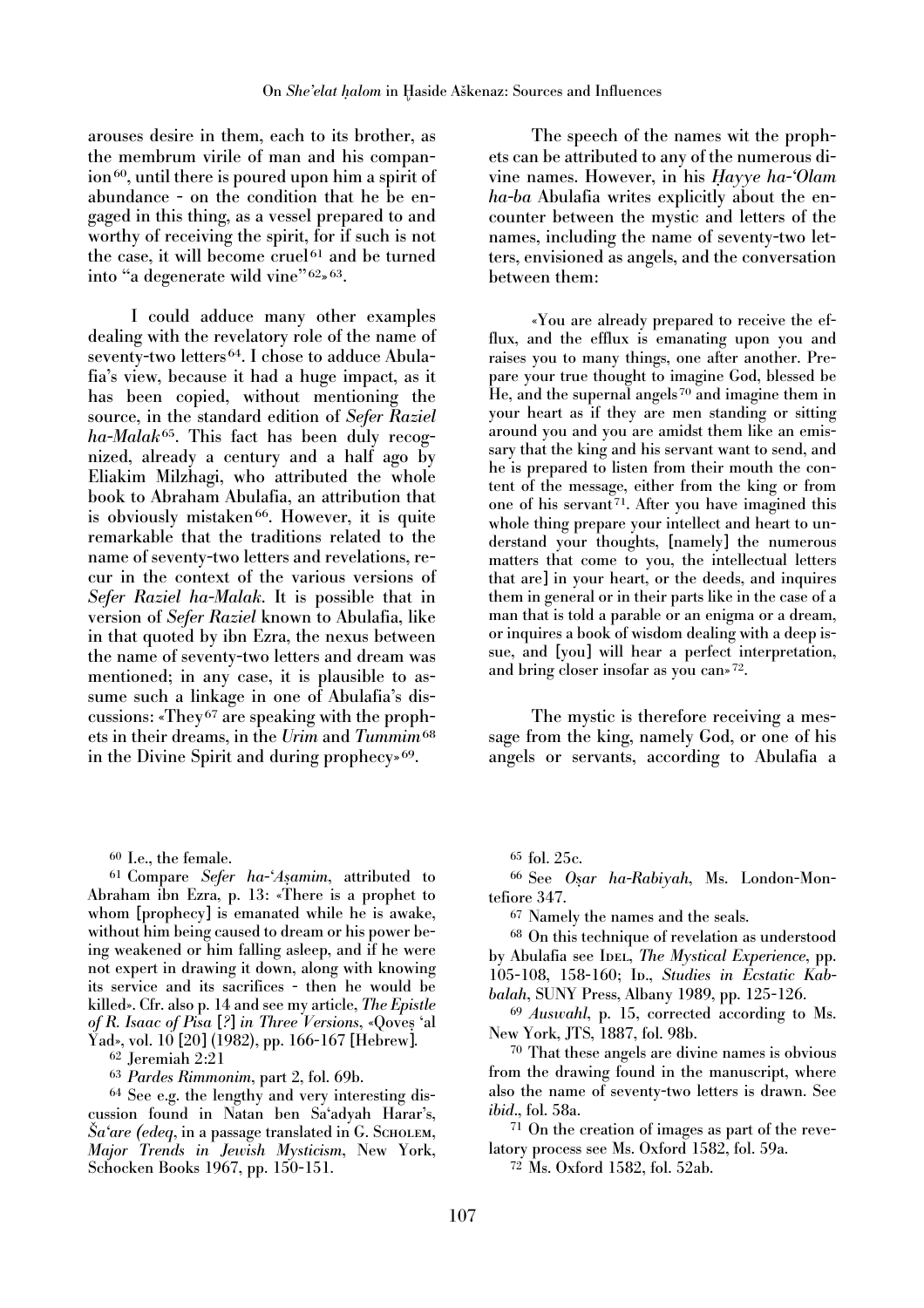separate intellect. This message has many forms: it is an enigma, a parable, a deep matter or a dream. Therefore, the dream, like the other possible forms of the intellectual efflux, is a coded message, obtained by using divine names, among them the name of seventy-two letters, and these names are imagined in a visual manner. These names are the source[s] of the dream. The nexus between the name of seventy-two letters and dream is even more conspicuous in a passage following the one quoted above; after recommending the recitation of this divine name, Abulafia claims that a revelation will take place, or a vision will be seen, stemming from the angel Gabriel<sup>73</sup> − which stands here for Metatron − one of terms used by Abulafia in order to point to the agent intellect. Metatron, described in some earlier sources as a witness, is related by Abulafia to dream: *'edi* − my witness − being numerically equal to *halom*, namely 8474. Thus, again, the dream is connected to an angel and, at the same time, to the effect of recitation of the divine names of seventy-two letters.

### 5. *Concluding Remarks*

If our short reconstruction of the history of one of the many roles played by the name of seventy-two letters in the development of Jewish mysticism is correct, then the Aškenazi Hasidism should understood as an important, perhaps even crucial, link between the Eastern traditions, magical and mystical altogether, and those tradition which nourished some Kabbalistic techniques, in our case the anomian one. The structure of the standard version of *Sefer Raziel* which incorporates *Hekalot* material, texts from *Haside Aškenaz*, from

<sup>73</sup> In Hebrew *mare'h* is tantamount numerically to Gabriel namely 246. This *gematriah* is already found in Baruk Togarmi's *Commentary on Sefer Yesirah*, a source wellknown to Abraham Abulafia. See the text printed by G. Scholem, *Ha-Kabbalah*  $\S$ *iel Sefer ha-Temunah ve-šel Avraham Abulafia*, bεn Shlomo (ed.), Akademon, Jerusalem 1969, p. 232 [Hebrew].

ecstatic Kabbalah and from the kabbalistic literature from the circle of *Sefer ha-Temunah* as well as magical recipes including dream questions, is a fine example of the intersections, overlappings and interconnections between the various forms of Jewish mystical and magical literatures. The Aškenazi Hasidim, with their taste for eclectic compilation and appropriation, exemplified by their treatment of Hekalot literature, philosophy, magic and theosophical traditions, is a blueprint for many eclectic, and highly influential forms of writings in Jewish mysticism. As seen above, the first plausible evidence for the nexus between the praxis of *še'elat halom* and the name of seventy-two stems from Hai Gaon; it is interesting to notice that he is also the first author who resorted to the term *Kabbalah* in a context that is reminiscent of that of the *H aside Aškenaz* and ecstatic Kabbalah, namely as an esoteric tradition dealing with the divine names 75. Is it a mere accident that the first recourse to the term *Kabbalah* as esotericism related to divine names occurs in the testimonies of an author that is aware of the use of one of those divine names as part of a mystical technique? Is it an accident that this use of the term *Kabbalah* recurs among the Aškenazi Hasidism, who preserved also a view of the name of seventy-two letters in the context of revelatory experiences? Is it an accident that a version of *Sefer ha-Razim* and *Sefer Raziel*, which predate both Hai and the Aškenazi Hasidism, relates this divine name and the *se'elat halom*? On the basis of the few quotes from this book found in Abraham ibn Ezra and Abraham Abulafia, it seems that there was in existence an additional version of this book, which included material dealing with the issues discussed above, and if so, the nexus between the name of seventy-two letters and

<sup>74</sup> Ms. Oxford 1582, fol. 53ab.

<sup>75</sup> On this issue see M. IDEL, *Defining Kabbalah: The Kabbalah of the Divine Names*, R.A. Herrera (ed.), *Mystics of the Book: Themes, Topics, & Typology*, Peter Lang, New York 1993, pp. 97-122.